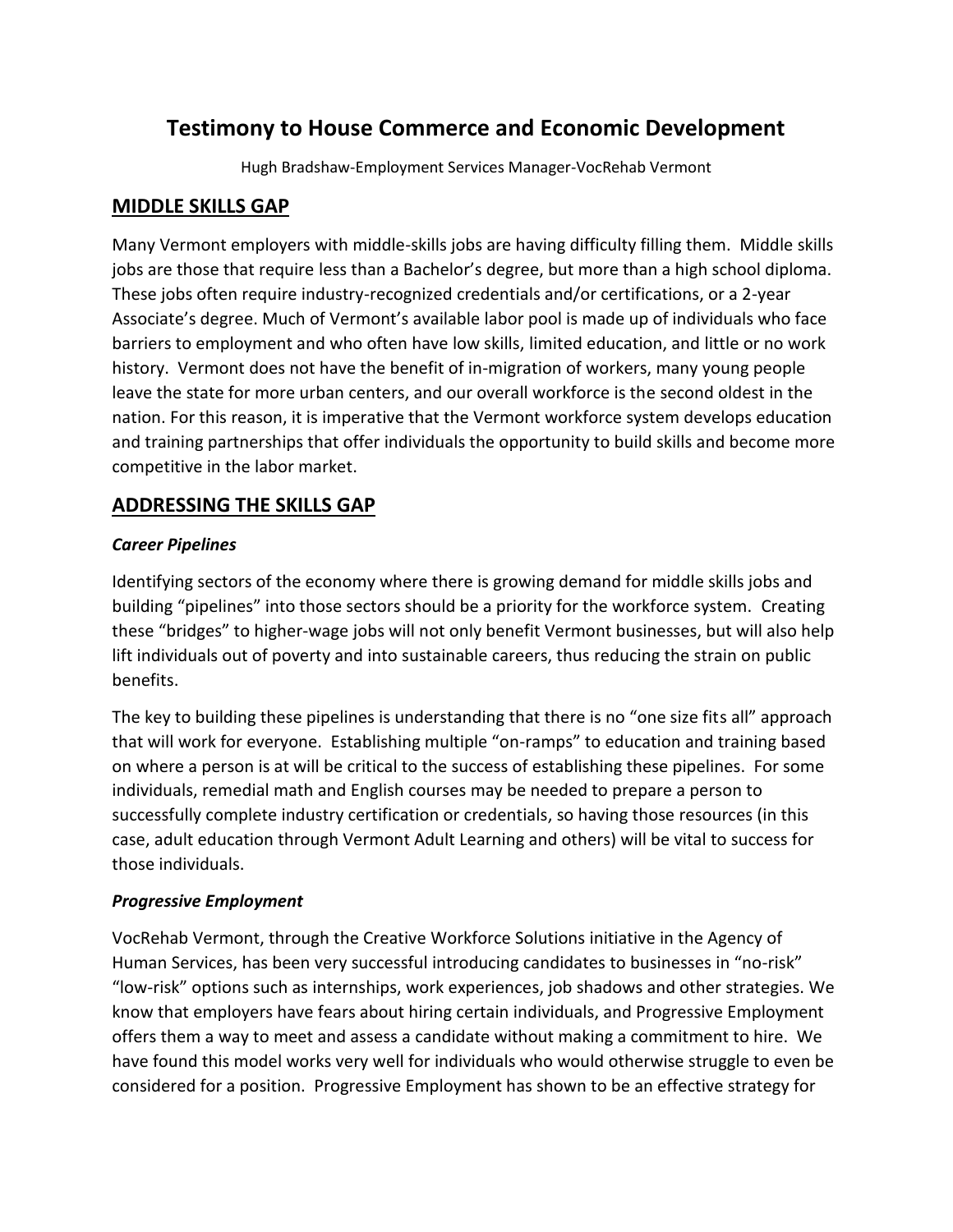individuals with disabilities, including youth, for ex-offenders exiting he correctional system, for New Americans who may have cultural and/or language barriers, for ReachUp participants and for individuals who have spotty work histories.

#### *Local Labor Markets*

Another important consideration in building these career pipelines is understanding that the labor market varies in communities across the state, as does the available educational and training resources available in each labor market. For this reason, a demand-driven approach, where business is the end-user, is the critical first step to developing appropriate, effective training programs.

### *Business as Part of the Solution*

Training and certification is important to build skills, but hands-on application of those skills is just as important. Training programs that include business as a pivotal partner are highly successful. Business can inform the content and delivery of training programs, ensuring that what is being learned in the classroom is relevant and applicable in their workplace(s). As the "end user", business can also help in the delivery of training, including offering paid internships to participants so that they can hone the skills learned in the classroom in real-world environments.

## **ADULT TECHNICAL EDUCATION**

Vermont Technical College, the Community College of Vermont and local Technical Education programs offer a range of certifications and credentials to Vermonters looking to become more competitive in the labor market. The more these systems are built around the needs of the business community, the more effective they will be. Funding can often be a barrier to implementing demand-driven models. The state should be considering ways to increase access to industry recognized credentials and certifications by addressing some of the inherent funding issues faced by the various delivery systems.

## **CAREERS VERSUS JOBS**

When a person remains in the low-skill segment of the employment world, they tend to rely more on public benefits and often cycle from one entry-level job to the next, without improving their skills or financial stability. By investing in an individual's skills, and connecting them to employers offering higher wages and better benefits, we can move many Vermonters away from the cycle of poverty and toward self-sufficiency for themselves and their families.

There has been much talk about addressing the benefits cliff and ensuring individuals have a "soft landing" into employment. While this is admirable, we believe one of the most effective ways to address the benefits cliff is to invest in training programs that up-skill workers into jobs that pay a livable wage and that offer opportunities for career advancement. Livable wage